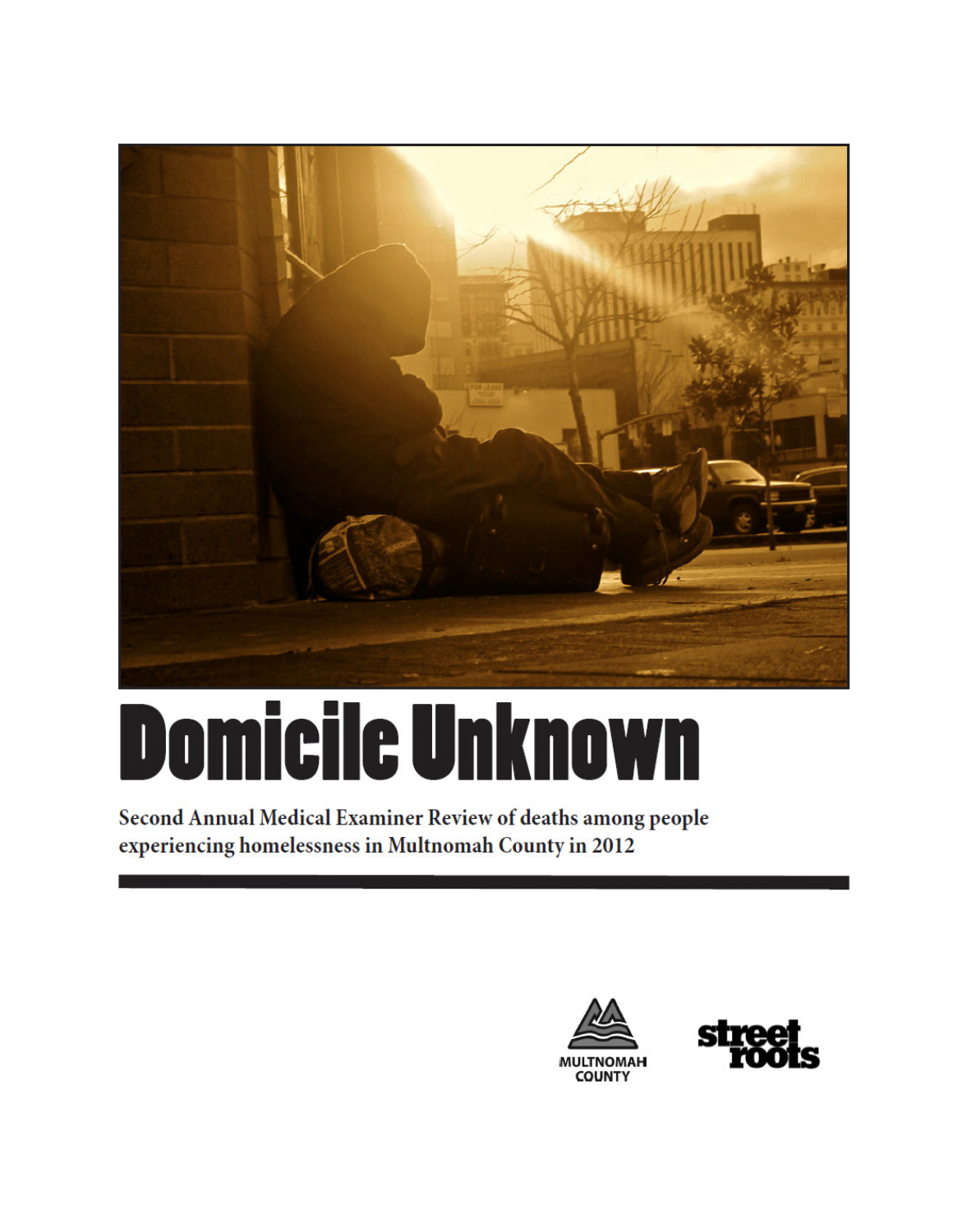# **Domicile Unknown**

Medical Examiner review of deaths among people experiencing homelessness in Multnomah County in 2012

**Published in cooperation with:** Multnomah County Health Department Street Roots Community Newspaper (supported by the McKenzie River Gathering Foundation)

### **Supported by:**

Multnomah County Commissioner Deborah Kafoury Portland City Commissioner Nick Fish Oregon State Medical Examiner Multnomah County Medical Examiner's Office Portland Housing Bureau

### **Contact:**

Multnomah County Communications Office Julie Sullivan-Springhetti, (503) 709-9858, Julie.sullivan-springhetti@multco.us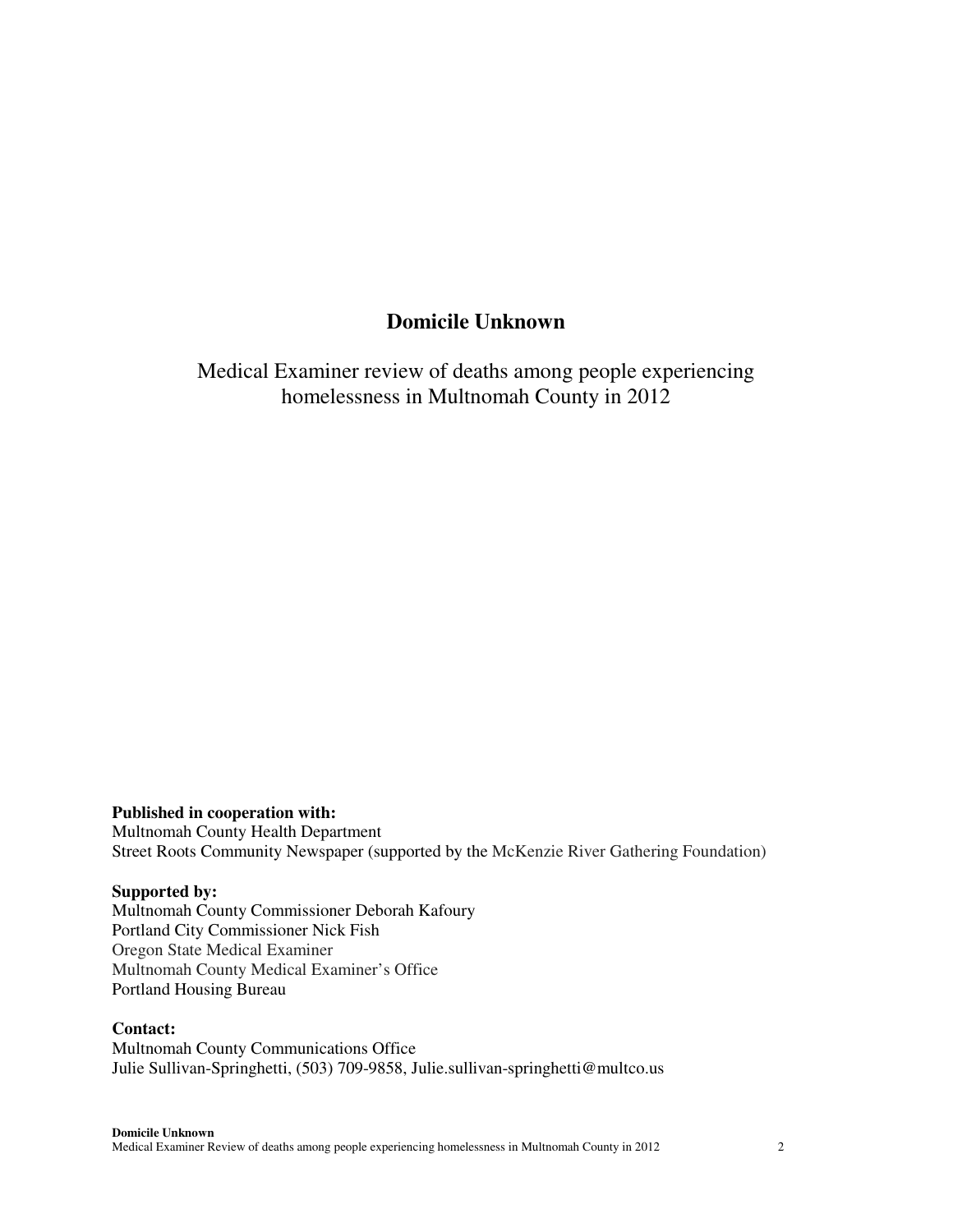## **Introduction**

At least 56 people experiencing homelessness died in Multnomah County in 2012.

This is the disturbing finding of the second annual report of data compiled by the Oregon State Medical Examiner and reported by Multnomah County, the City of Portland and *Street Roots*. We undertook this analysis to better understand what happens when someone in our community lacks shelter, one of the most basic of human needs. While any one person's path to homelessness may be caused by complex individual and environmental factors, the end of that path, as revealed here, is often devastatingly simple: a lonely, premature death on our city streets. In the richest nation on earth, in a county of great strengths and abundance, this is unacceptable.

We want to thank the Oregon State Medical Examiner and the Multnomah County Medical Examiner's Office whose generosity made this report possible. The Medical Examiner is responsible for investigating the deaths of individuals who appear to have died from specific causes or circumstances such as accidents, overdoses, or suicide. Therefore, this data does not reflect all deaths among people experiencing homelessness in Multnomah County in 2012. It does not, for instance, include those who may have been receiving medical care and died in the hospital of natural causes. As a result, this report almost certainly undercounts the total number of people experiencing homeless who died on our streets last year.

The findings in this report provide important information for the public and for policy makers about those who died while homeless and the circumstances that contributed to preventable or premature deaths. As a community, we have worked to provide homes for many people in need, particularly military veterans. But falling incomes and stagnant job growth have countered government, philanthropic and faith-based services for housing the homeless. The sluggish economy has pushed more people, including working families with children, into unstable or unsuitable housing. Substance abuse and addiction cost federal, state and local governments nearly \$468 billion a year in health care and criminal justice, but only 2 percent of that spending goes toward prevention and treatment.<sup>1</sup>

In this time of scarce resources and rising need, we need to move people from the uncertainty of the streets into safe, permanent homes.

Similar to the "2011 Domicile Unknown" report, the vast majority of people who died in 2012 were men. The deceased ranged in age from 21 to 72 years, with an average age of about 46. These ages are well below the average life expectancy in Multnomah County of 71 years.<sup>2</sup>

For many of these people, the end of life was violent or painful. More than half were accidental deaths and included death from overdose, drowning, burns and hypothermia. Ten people died by suicide. This region's epidemic of heroin overdoses is also obvious, with toxicology results showing heroin as the cause of death in 17 of the 56 people.

This report reveals the physical and mental vulnerability common among those who lack basic shelter. We sincerely hope this analysis will help our local governments, community partners and policy makers better plan, coordinate and target our community's prevention efforts.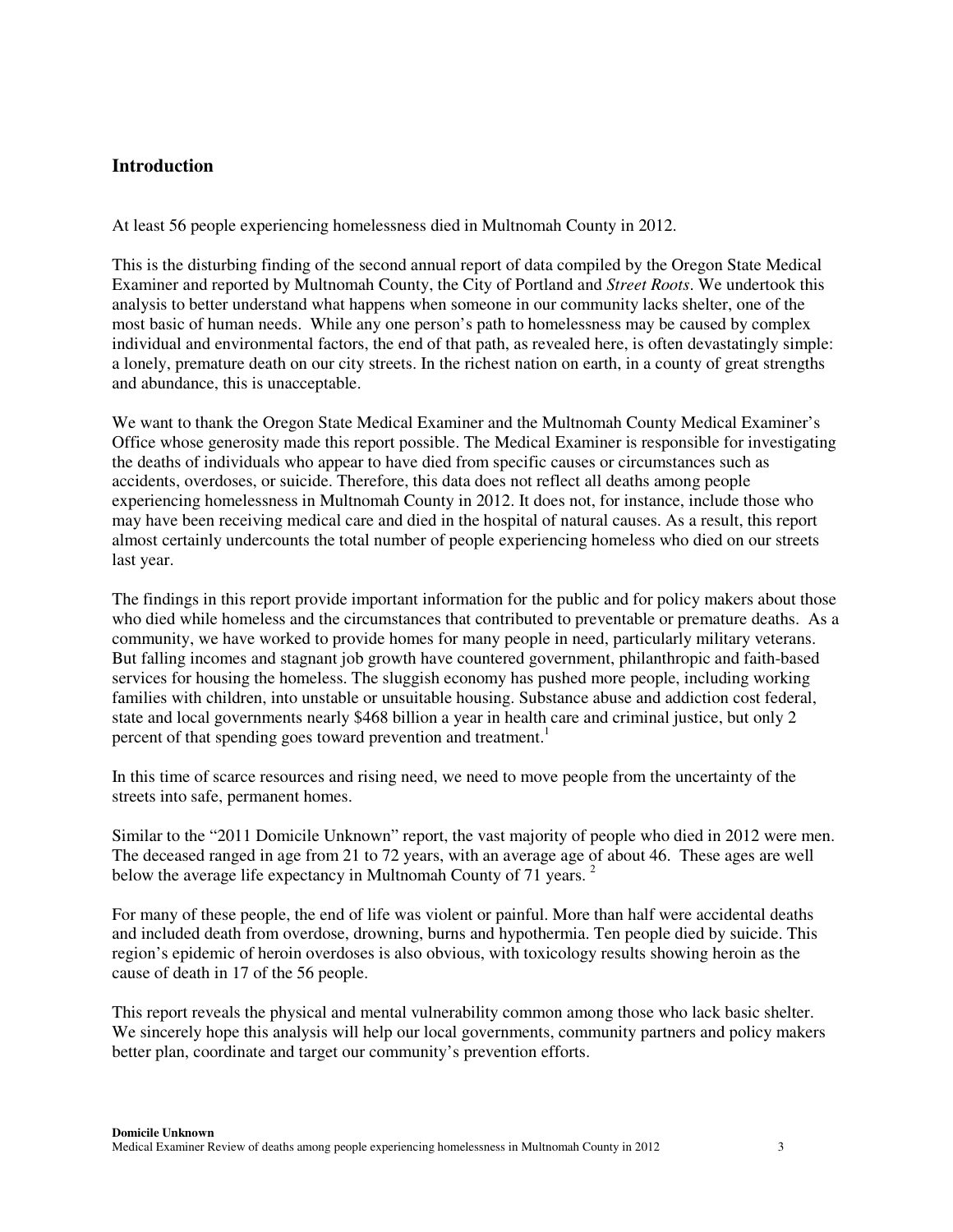We also see this report as the painful reminder that each of the 56 people documented in these findings were members of our community and our families: a son, daughter, aunt, brother, mother and friend. This report is dedicated to their memories.

Sbarr Koppy

Commissioner Executive Director Commissioner

 $\mathcal{F}$ 

Deborah Kafoury Israel Bayer Nick Fish<br>
Commissioner Executive Director Commissioner Multnomah County Street Roots City of Portland

Nich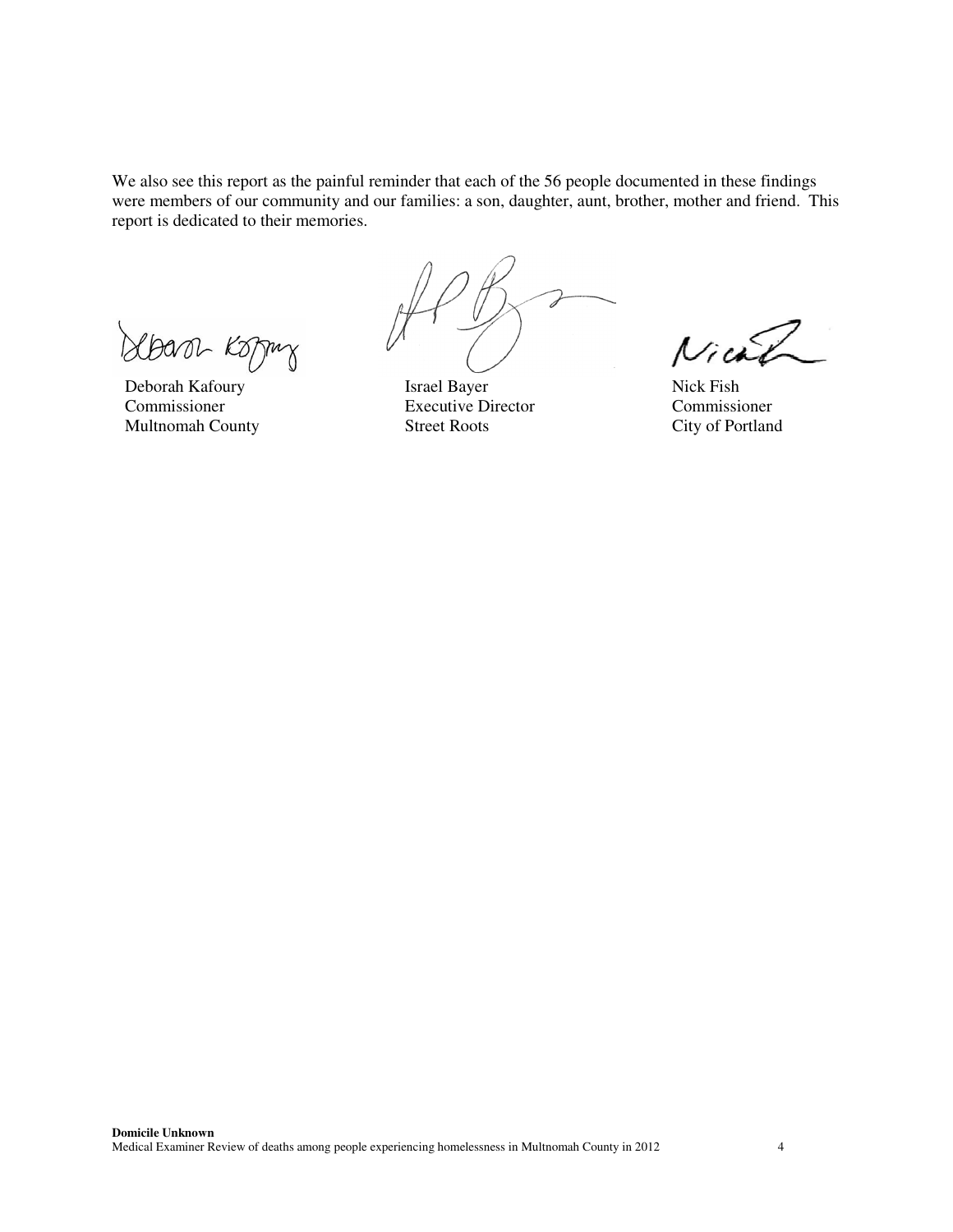### **Methods**

### *Data Source*

The Oregon State Medical Examiner maintains a database of all deaths investigated under its jurisdiction. In December 2010, the data field "**domicile unknown"** was added to the database for Multnomah County so that deaths of individuals who may have been homeless at the time of their death could be more easily identified to produce this report. The domicile unknown category is selected when death investigators cannot identify an address or place of residence for the person who died despite multiple attempts by the investigator to identify one through interviews with relatives and social contacts.

According to ORS 146.090 the Medical Examiner investigates and certifies the cause and manner of all human deaths that are:

- (a) Apparently homicidal, suicidal or occurring under suspicious or unknown circumstances;
- (b) Resulting from the unlawful use of controlled substances or the use or abuse of chemicals or toxic agents;
- (c) Occurring while incarcerated in any jail, correction facility or in police custody;
- (d) Apparently accidental or following an injury;
- (e) By disease, injury or toxic agent during or arising from employment;
- (f) While not under the care of a physician during the period immediately previous to death;
- (g) Related to disease which might constitute a threat to the public health;
- (h) In which a human body apparently has been disposed of in an offensive manner.

For the period Jan. 1, 2012 through Dec. 31, 2012, we extracted from the database the age, sex, race, cause, date, and manner for death for records in which the individual's address was noted to be 'domicile unknown'.

### *Data Analysis*

Prior to analyzing this data, we reviewed all of the narrative reports by Multnomah County Deputy Medical Examiners, plus any supplemental information they later obtained. Sixty-six individuals who died in 2012 were noted to have "domicile unknown" by the Medical Examiners Office. Of those, the narrative text in 56 (85%) instances supported homeless status as defined by the US Department of Housing and Urban Development.<sup>3</sup> In the remaining ten cases, there was either inadequate information available to make a retrospective determination, or there was information indicating that the person who died did indeed have a permanent residence. This analysis is limited to the 56 cases in which the investigation indicated the person was experiencing homelessness in Multnomah County at the time of death.

Because of the limitations of using Medical Examiner data for this report, we compiled only the frequencies of each variable and did not attempt to analyze difference in this group of homeless decedents to any other group nor to estimate specific rates. Frequencies were compiled using EpiInfo 7 (Centers for Disease Control and Prevention, Atlanta, GA). For the season of death, the year was divided into October-March and April-September. A variety of terms are used on death certificates for deaths caused by substance overdose; we combined these multiple terms into an overall category of 'overdose'. In addition, since some deaths were caused by multiple substances, we built a table listing all of the individual agents and combinations of agents identified through toxicology tests by frequency.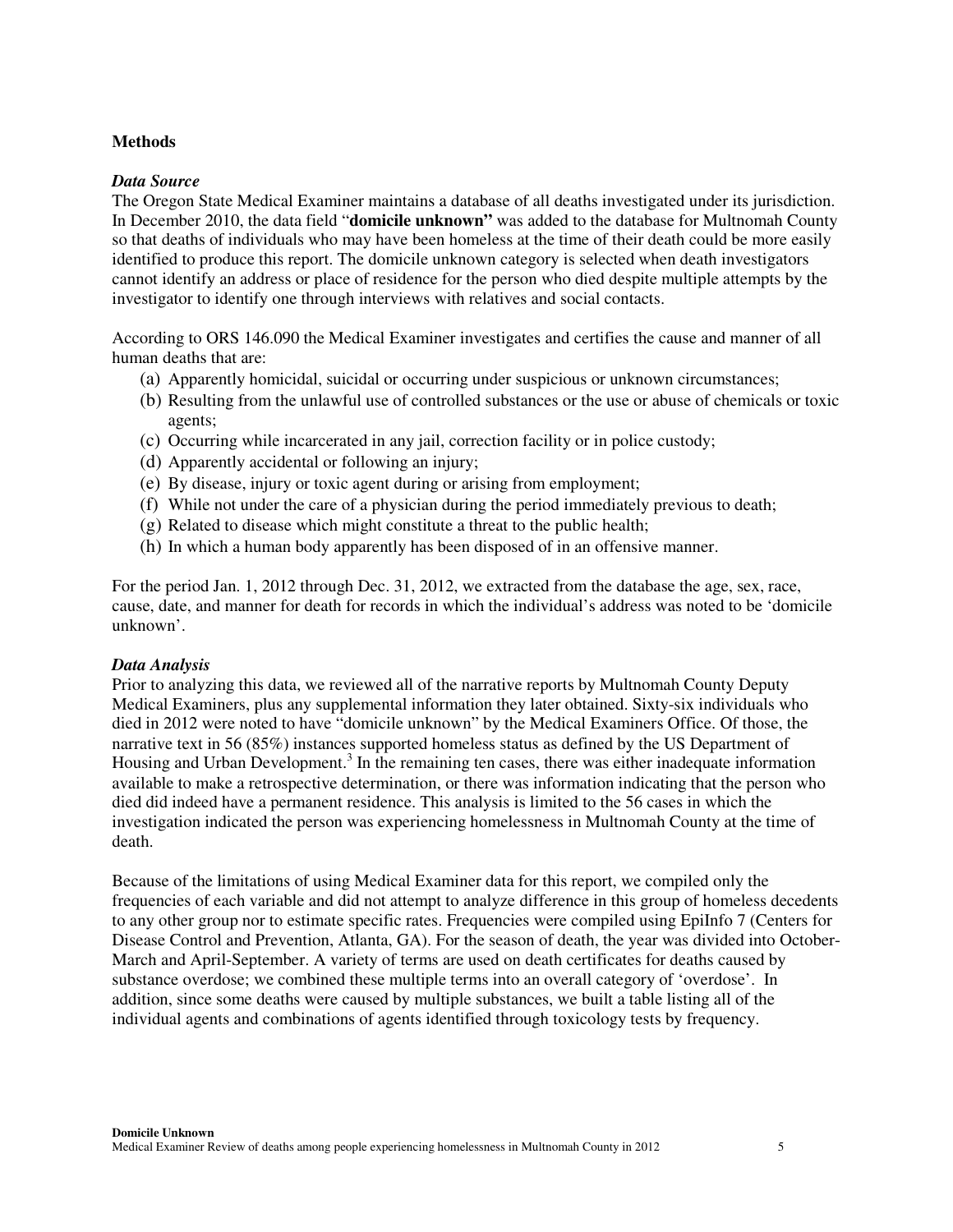### **Results**

## *Total Deaths*

During the calendar year 2012, the Medical Examiner identified 56 deaths in Multnomah County among people determined to be homeless. There were 2,151 total reportable deaths in the county recorded by the Medical Examiner in that same period.

### *Age*

Deaths among the group whose domicile was unknown ranged from age 21 to 72 years with an average age of 45.6 years; 73% of deaths were among people aged 30 to 59 years. Forty-eight (86%) of the 56 people who died were males.

## **Table 1**

Age (Years) at Death among Homeless Multnomah County Medical Examiner Cases, 2012

|        | Male     | Female   | Total    |
|--------|----------|----------|----------|
| Mean   | 45.2     | 47.9     | 45.6     |
| Median | 45       | 44.5     | 45       |
| Range  | 21 to 69 | 29 to 72 | 21 to 72 |

| Age Group | Male        | Female      | Total      |
|-----------|-------------|-------------|------------|
| $20-29$   | $5(10.4\%)$ | $1(12.5\%)$ | $6(11\%)$  |
| 30-39     | 11(23%)     | $1(12.5\%)$ | 12(22%)    |
| 40-49     | 17(35%)     | 3(37.5%)    | 20(36%)    |
| $50-59$   | 9(19%)      | $0(0\%)$    | 9(16%)     |
| $60-69$   | $6(12.5\%)$ | 2(25%)      | $8(14\%)$  |
| 70-79     | $0(0\%)$    | $1(12.5\%)$ | $1(2\%)$   |
| Total     | 48          | 8           | 56 (100%)* |

\*Total equals 101% because of rounding

### *Race*

In this data set, Hispanic ethnicity was considered as a distinct race. The Medical Examiner was able to assess race in 51 (91%) of the 56 decedents. Forty-two (82%) of deaths were listed as White; smaller numbers of Black/African-American, Native American, and Hispanic deaths were identified; no deaths among those of Asian race were reported in this data set.

### **Table 2**

Race and Ethnicity among Homeless Multnomah County Medical Examiner Cases, 2012

| Race                          | Number $(\%)$ |
|-------------------------------|---------------|
| <b>Black/African American</b> | $5(10\%)$     |
| Hispanic                      | 3(6%)         |
| Native American               | $(2\%)$       |
| White                         | 42 $(82%)$    |
| Total                         | 51 $(100\%)$  |

### **Domicile Unknown**

Medical Examiner Review of deaths among people experiencing homelessness in Multnomah County in 2012 6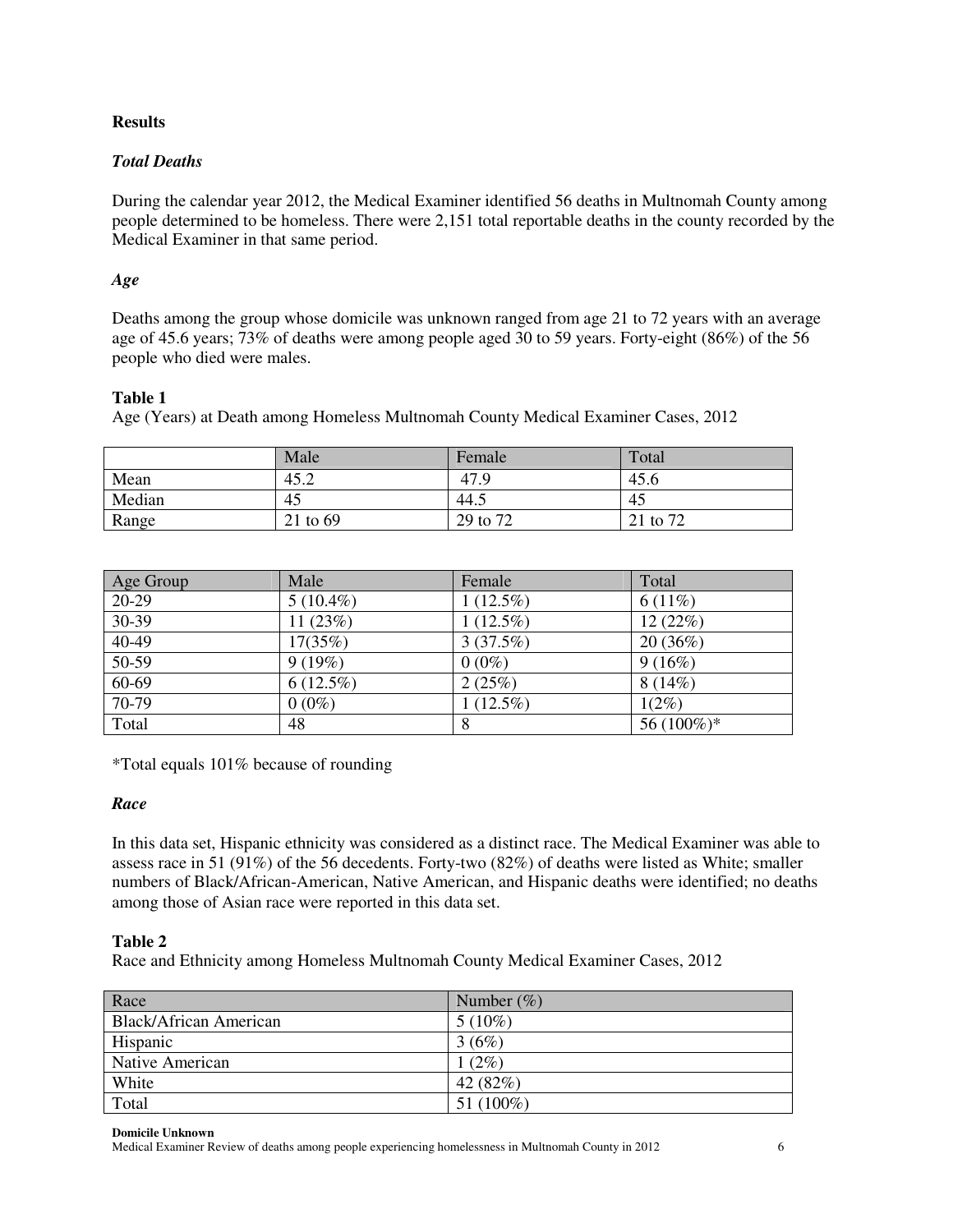### *Season*

Since people experiencing homelessness are exposed to the environment without permanent shelter, we looked at the frequency of deaths during colder (October-March) and warmer (April-September) periods of the year. A similar number of deaths were identified during both periods. Overall, twenty-seven (57%) of the 47 deaths occurred in an outdoor setting. In one case (occurring in December), hypothermia was the direct cause of death.

### **Table 3**

Season of Death among Homeless Multnomah County Medical Examiner Cases, 2012

| Season            | Number $(\% )$     |
|-------------------|--------------------|
| April – September | 29 Deaths $(52\%)$ |
| October – March   | 27 Deaths (48%)    |

## *Cause and Manner of Death*

The Medical Examiner database includes information on the cause and manner of death. The manner of death is classified as Natural, Accidental, as a Suicide, Homicide, or as Undetermined. Natural deaths are those that do not occur as the result of external causes, usually medical conditions; Natural deaths related to alcohol are typically caused by liver failure or bleeding. The most common causes of Accidental deaths are trauma and drug or alcohol overdose.

## **Table 4**

Manner and Cause of Death among Homeless Medical Examiner Cases, Multnomah County, 2012

| <b>Manner of Death</b> | <b>Immediate Cause</b><br>of Death | Male           | Female                      | Total     |
|------------------------|------------------------------------|----------------|-----------------------------|-----------|
| Natural                |                                    | 10(21%)        | $4(50\%)$                   | 14 (25%)  |
|                        | Alcohol related                    | $\overline{4}$ | 1                           | 5(9%)     |
|                        | Heart and                          | $\overline{4}$ | $\mathfrak{Z}$              | $7(12\%)$ |
|                        | Vascular Disease                   |                |                             |           |
|                        | Unspecified                        | $\overline{2}$ | $\theta$                    | 2(4%)     |
| Accidental             |                                    | 28 (58%)       | 2(25%)                      | 30 (54%)  |
|                        | Drug or Alcohol                    | 19             |                             | 20(36%)   |
|                        | Overdose                           |                |                             |           |
|                        | <b>Trauma</b>                      | $\overline{4}$ | $\mathcal{I}_{\mathcal{I}}$ | 5(9%)     |
|                        | Drowning                           | $\overline{2}$ |                             | 2(4%)     |
|                        | Hypothermia                        | 1              |                             | $1(2\%)$  |
|                        | Burn                               | 1              |                             | $1(2\%)$  |
|                        | Diabetic                           |                |                             | $1(2\%)$  |
|                        | ketoacidosis                       |                |                             |           |
| Suicide                |                                    | 8(17%)         | 2(25%)                      | 10(18%)   |
| Homicide               |                                    | $\Omega$       | $\theta$                    |           |
| Undetermined           |                                    | 2(4%)          | $0(0\%)$                    | 2(4%)     |
|                        | Drowning                           |                |                             | $1(2\%)$  |
|                        | Seizure Disorder                   | 1              |                             | $1(2\%)$  |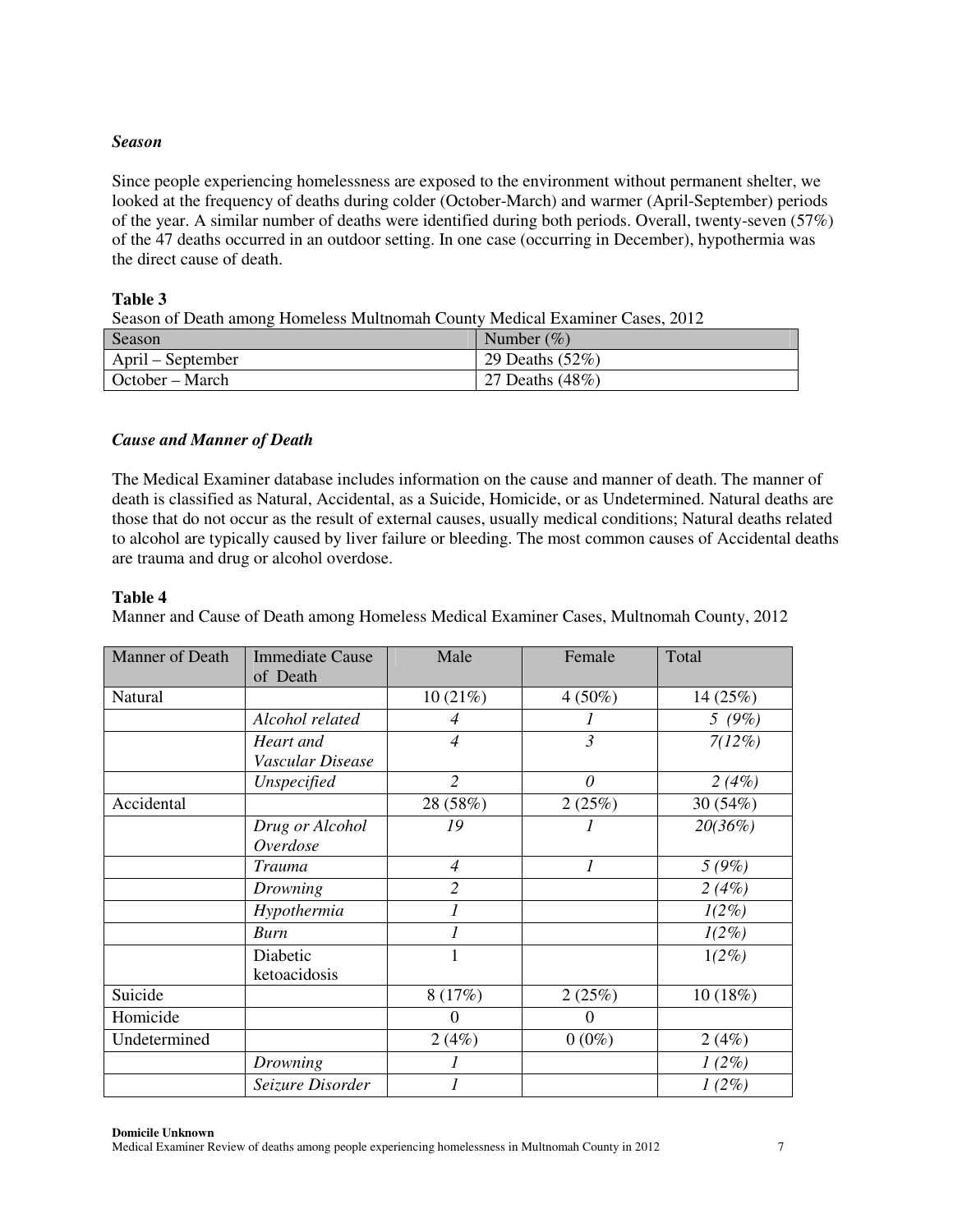## *Toxicology*

Twenty (67%) of the 30 accidental deaths among the homeless were caused by drug or alcohol toxicity. Some overdose deaths were caused by more than one substance but opiates (heroin and oxycodone) were part of the cause of death in 18 (90%) of these 20 deaths.

### **Table 5**

Substances Identified as Causes of Death among Homeless Medical Examiner Cases, Multnomah County, 2012

| Opiate Involved  | Substance                   | Number of Cases |
|------------------|-----------------------------|-----------------|
| YES (18 cases)   | Heroin alone                | 10              |
|                  | Heroin plus Alcohol         | 4               |
|                  | Heroin plus Cocaine         |                 |
|                  | Heroin plus Methamphetamine |                 |
|                  | Heroin plus Oxycodone       |                 |
|                  | Oxycodone plus Alcohol      |                 |
|                  |                             |                 |
| $NO(2 \; cases)$ | Methamphetamine alone       |                 |
|                  | Cocaine alone               |                 |
|                  |                             |                 |
| Total            | Any                         | 20              |

### *Overall Multnomah County Accidental Deaths*

In 2012, overdoses caused 129 (32%) of the 407 Accidental deaths identified by the Medical Examiner in Multnomah County. Of these deaths from drugs and alcohol, 114 (88%) were related to opiate overdose. Nearly 1 in 6 of the deaths from overdose, opiate and non-opiate, in 2012 occurred among those who were homeless.

### **Table 6**

Accidental Intoxication Deaths, Multnomah County, 2012

| Group                   | <b>Total Accidental</b> | Deaths from Drugs and Alcohol |            |            |
|-------------------------|-------------------------|-------------------------------|------------|------------|
|                         | Deaths                  | Total                         | Non opiate | Any Opiate |
|                         |                         |                               |            |            |
| <b>Multnomah County</b> | 407                     | 129                           |            | 14         |
| Domicile Unknown        | 30                      | 20                            |            |            |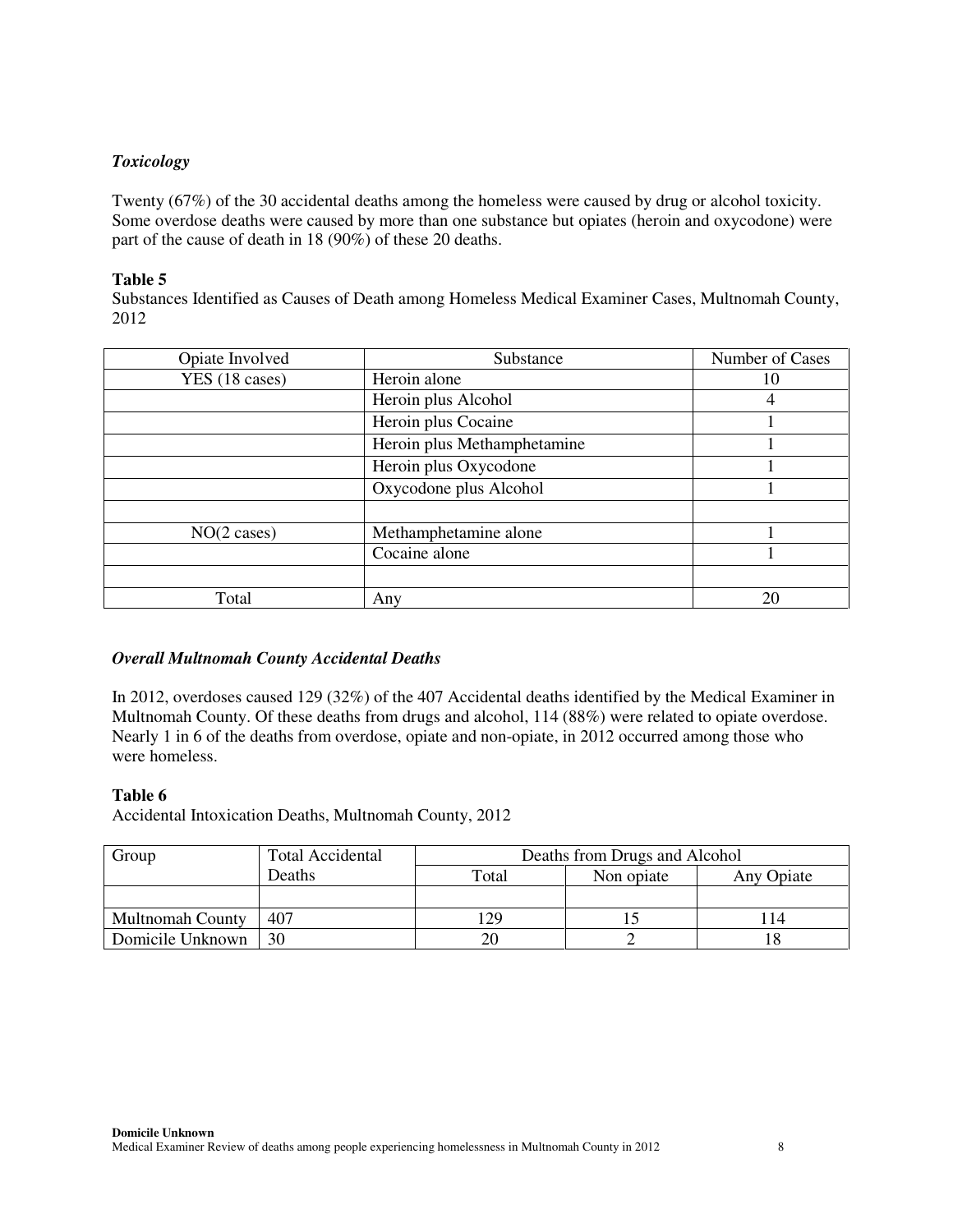### **Observations**

Simply looking at the ages and causes of deaths investigated by the Medical Examiner among the homeless in Multnomah County suggests that virtually all of these losses may have been avoidable. Not only are the 30 accidental and 10 deaths by suicide clearly preventable, they also suggest a lack of support for social, mental, and physical well-being. Even those who died of Natural causes were relatively young; the average age at death among these 14 people was only 56 years, suggesting they may have lacked adequate access to medical care and treatment for their conditions. The average lifespan of a person experiencing homelessness in the United States is about 30 years less than a person who is housed.<sup>4</sup>

As we analyzed the data collected by the Medical Examiner in this year's report, we found dominant themes associated with these preventable deaths.

### Heroin

Twenty of the deaths among people experiencing homelessness in 2012 were caused by drug or alcohol overdose. Opiate overdose was most common, with 17 heroin overdoses plus one related to oxycodone.

Opiate overdose is a major public health problem overall in Oregon, where overdoses kill more people annually than motor vehicle accidents. Heroin overdoses statewide rose 42 percent from 2002 to 2011, from 101 deaths to 143 according to the Oregon State Medical Examiner's Drug Related Death Reports. Heroin is also the leading cause of opiate overdose in Multnomah County.

In 2012, of all accidental deaths due to overdose in Multnomah County, one in six was among people who were homeless. Drug and alcohol abuse is prevalent among people experiencing homelessness because substance abuse and homelessness can reinforce one another.<sup>5</sup> People can be more likely to end up homeless once their addiction takes priority over everything else in life. Likewise, substance abuse can destroy relationships with families and friends, leaving someone socially isolated in their illness. At the same time, the struggle to survive on the street can drive some people who are homeless to use drugs and alcohol. Lack of basic shelter can diminish access to treatment and the motivation and support to complete it.

Multnomah County is responding to the epidemic of opiate painkiller and heroin use with policies intended to decrease addiction and overdose. Heroin use frequently overlaps with prescription painkiller use. A 2011 survey of needle exchange clients in Multnomah County showed that 45 percent of heroin users said they were hooked on prescription opiates before they started using heroin. As a result, in 2011, the Multnomah County Health Department adopted a prescribing policy in the county's seven primary care clinics that requires physicians to comprehensively assess a patient physically and mentally, including addiction history, before prescribing opiates. As Multnomah County is Oregon's largest safety net provider of primary health care, the county plays an important role in setting the community standard for all opiate prescribing.

Multnomah County also supports pending legislation to expand overdose rescue strategies statewide by making a drug that reverses overdoses available to drug-users, their friends, families, counselor and others. The drug, Naloxone, is already widely used by paramedics and emergency room staff.

Nonetheless, the number of overdose deaths among those who are homeless also suggests that Multnomah County should consider further strategies designed to specifically address substance abuse among people experiencing homelessness. "Housing access is the bulwark of recovery for a person who is homeless and has a substance abuse disorder and/or mental illness,'' the Substance Abuse and Mental Health Services Administration reports.<sup>6</sup> Therefore, we must prioritize expanding housing resources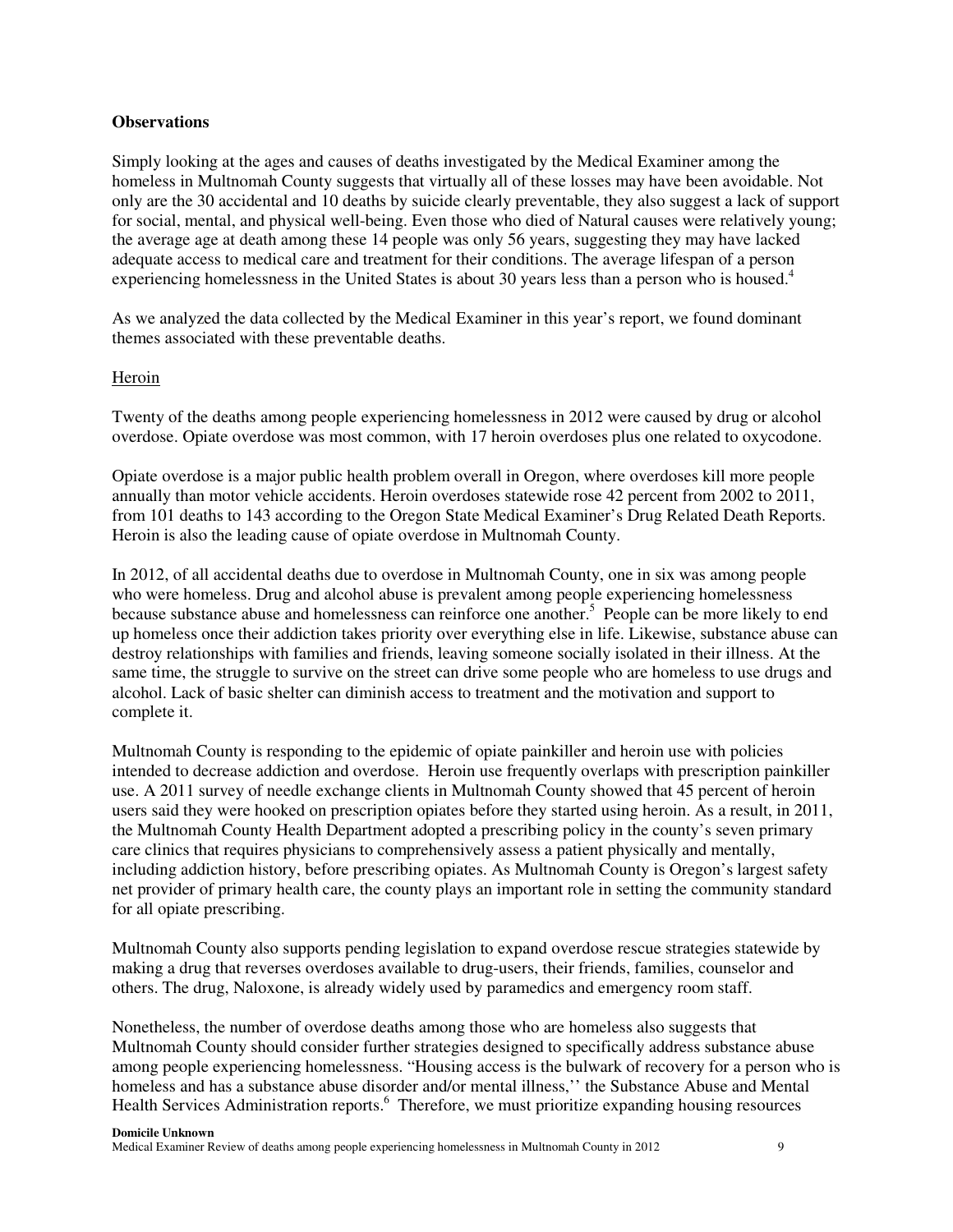specifically for this population. Effective models already exist in our community, from alcohol and drugfree supportive housing to "Housing First" approaches rooted in harm reduction. The stark reality, though, is that wait lists for these resources are currently too long and funding too scarce to meet the breadth of the need. The cost of *not* providing these critical housing resources is extreme – both to our health and public safety systems, but more significantly in the lives lost for lack of access to basic housing and support.

### Suicide

Suicide also plays a leading role in preventable deaths among people experiencing homelessness. Ten of 56 deaths documented in this report were by suicide. According to the Oregon Public Health Authority, suicide is one of Oregon's most persistent yet largely preventable public health problems. Suicide is the second leading cause of death among Oregonians ages 15-34, and the eighth leading cause of death among all Oregonians in 2010. In 2010, the age-adjusted suicide rate among Oregonians of 17.1 per 100,000 was 41 percent higher than the national average. The rate of suicide among Oregonians has been increasing since 2000.

The Multnomah County Mental Health Call Center is staffed 24 hours a day, seven days a week by highly-educated, well-trained staff to address mental health emergencies. The staff provide crisis counseling by phone, with translation for non-English speakers; 24/7 mobile crisis outreach for in-person assessment; referral to low-cost or sliding scale agencies; help finding mental health providers, including those who have culturally linguistically specific services; and information about non-crisis community resources. The number is (503) 988-4888 and toll free 1-800-716-9769.

Suicidal calls to the county's crisis hotline have increased. In 2011, the call center received 67,410 calls; 1,637 were suicide calls that were first placed to 911. In 2012, the call volume increased to 68,597 calls, 2,168 were suicide calls from 911. This is the largest call volume the call center has received since it began in 2002.

According to the Suicide Prevention Resource Center, while suicide has many causes and cannot be attributed to one thing, there are factors that increase the risk of suicide and protective factors that may lower the likelihood of suicidal behavior. The Center lists the major risk factors that include: prior suicide attempt(s), mood disorders, substance abuse and access to lethal means. The major protective factors include effective mental health care, connectedness and problem-solving skills.

From years of working to address housing issues, we know that people who are homeless or who are living in tents and cars have less access to primary and mental health care and addiction services and are often very isolated. Mobility also disconnects people from health care so their treatment is delayed. These are protective factors that we can address with street outreach connected to housing placement, rapid rehousing programs, and more supported housing options with behavioral health services.

### Health Care

Poor health is a cause and effect of homelessness.<sup>7</sup> Becoming disabled or experiencing a health crisis is often the tipping point for people to lose their ability to afford housing. Likewise, people surviving on the street lack good nutrition, personal hygiene, first aid, and access to medical treatment.

State and federal efforts at health reform offer some opportunities to better identify and strengthen access to health care and thus, homeless prevention efforts.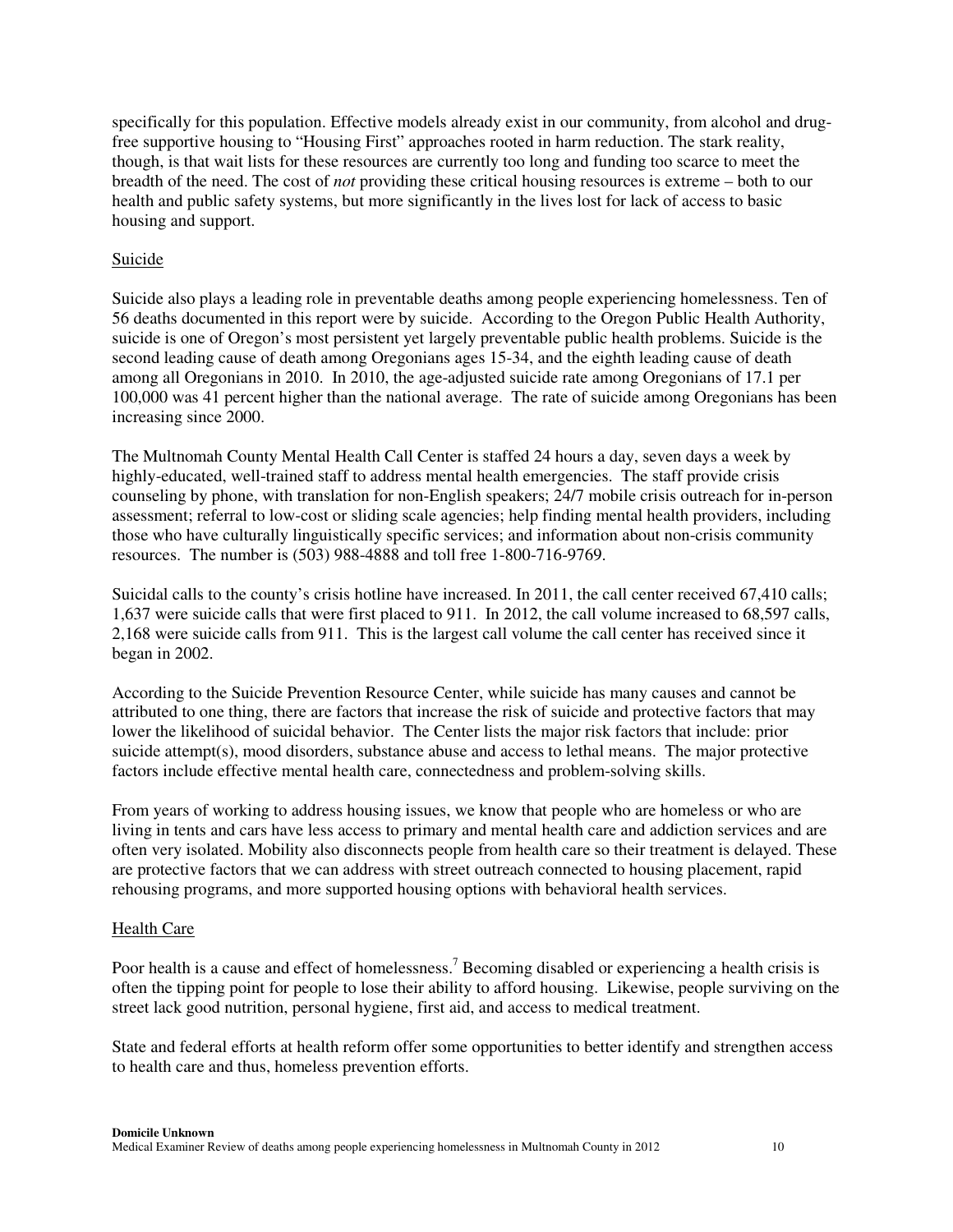Health care transformation in Oregon and in Multnomah County has the potential to improve the health of the most vulnerable members of our community and reduce premature deaths. Coordinated Care Organizations (CCOs) in Oregon are tasked with two main goals: improving health outcomes and reducing the cost of health care. Success depends in large part on the CCO's ability to address the social determinants of health. These are the circumstances in which people are born, live, work and age that influence their health.

Housing is a key social determinant. Individuals who have their basic need for shelter met are much more able to take care of their medical concerns and engage in healthy habits. We firmly support the Health Commons pilot projects by Health Share of Oregon members that include a housing component as a strategy to improve health outcomes and reduce health care costs. One project will provide flexible funding to remove barriers to housing for patients. The second is a short-term stabilization project with Central City Concern to provide access to rooms along with medical and housing staff for up to 60 days. The goal is to eventually connect members to stable long-term housing.

We strongly encourage the two CCOs serving people in Multnomah County, Health Share of Oregon and Family Care, to further consider programs that would provide housing for people experiencing homelessness, connect them with a primary care medical home, and track their outcomes. Similar programs have been undertaken in San Francisco, Minneapolis, Boston and New York.<sup>8</sup> New York City's three-year pilot was so successful in reducing healthcare costs and improving health outcomes that it is working to expand it. Medicaid funds are being used to pay for this housing.

In addition, expanded access to health care should be a priority. A major barrier to access primary and mental health care is health insurance. Right now, the access to care is limited among many low-income adults. In 2014, Medicaid eligibility will be expanded to include people between the ages of 19 up to 65 with incomes up to 138 percent of the federal poverty level. This will mean an additional 200,000 people in Oregon will have access to the Oregon Health Plan, the state's Medicaid program, including about 50,000 in Multnomah County. Multnomah County and the City of Portland must have targeted outreach strategies in place to enroll all those who are eligible for coverage, especially those who are homeless.

### Housing

Homelessness in general is growing in Multnomah County and across the nation. Over the past decade, despite resources to address the national crisis of homelessness and housing instability, families and individuals have suffered unprecedented unemployment and underemployment. We are struggling to help families and individuals experiencing homelessness return to a home or stay in their home.

Our challenge here is great and growing. In Multnomah County, more than 1,700 people sleep on our sidewalks each night. People of color have experienced this disproportionally. Although they make up only 29 percent of the county's population, nearly half (46%) of those experiencing homelessness are people of color. Children in particular are increasingly at risk. More than 3,000 school children in Multnomah County were homeless last year.

Interventions have succeeded. In the last decade, this community's public and private partners have helped more than 12,000 homeless families and individuals find permanent homes.

City and county leaders have continued their commitment to funding vital homeless and housing programs. In 2012, the City of Portland and Multnomah County each allocated about \$10 million to move people into housing, provide rent assistance and operate shelters. Despite that effort, the economy, job market and other forces beyond local governments' control are making it harder to prevent and end